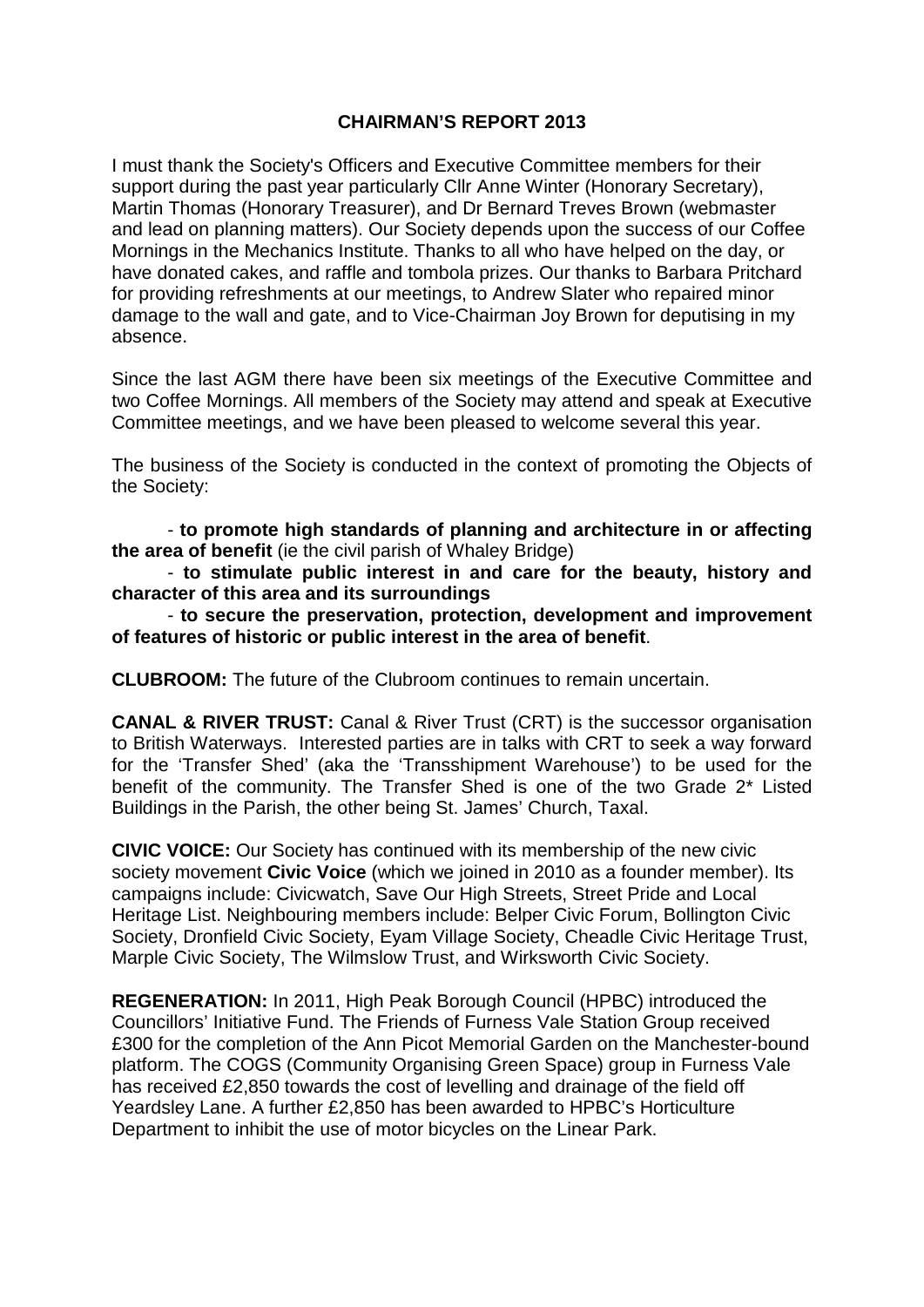At Whaley Bridge Station, Network Rail has completed the reconstruction of the waiting room on the Manchester-bound platform. In the matter of Bridge 42 on Buxton Road, there is nothing further to add to my report of 12 months ago. The matter is left with Network Rail to find a way of securing Listed Building Consent to repair the structure.

**PLANNING:** The National Planning Policy Framework (NPPF) was introduced in March 2012. At its heart, NPPF has a **presumption in favour of sustainable development**, 'a golden thread running through both plan-making and decisiontaking'. HPBC has to 'identify and update annually a supply of specific deliverable sites sufficient to provide five years' worth of housing against their housing requirements with an additional buffer of 5% (moved forward from later in the plan period) to ensure choice and competition in the market for land' (Para 47).

'Planning applications for housing should be considered in the context of the presumption in favour of sustainable development. Relevant policies for the supply of housing should **not** be considered up-to-date if the local planning authority cannot demonstrate a five-year supply of deliverable housing sites' (Para 49).

It is in this context that HPBC, the local planning authority, has continued working on the preparation of an up-to-date evidence-based Local Plan to replace the existing Plan that is based upon a planning horizon of 2011! A further revision of the timetable was agreed in July this year: Publication of the 'Submission Document' (March 2014), Submission for Examination (July 2014), Examination (October 2014) and Adoption (February 2015). The procurement of affordable housing to meet local needs will be an important issue.

**LOCALISM ACT 2011 and NEIGHBOURHOOD PLANNING:** The complex Localism Act 2011 received Royal Assent on 15 November 2011. It gives communities through their local Town or Parish Council the [General Power of Competence](http://www.legislation.gov.uk/ukpga/2011/20/section/1/enacted) (Whaley Bridge Town Council, a Quality Council, has GPC status), Abolition of regional strategies, and Community rights to challenge, bid and build. Some funding for Whaley Bridge will become available through the Community Infrastructure Levy arrangement if and when it is introduced by HPBC. The Society has several members actively involved with preparation of the Whaley Bridge Neighbourhood Plan through its Steering Group, and its two 'topic' groups; Housing and Regeneration, and Countryside and Wildlife. Funding for the Whaley Bridge Neighbourhood Plan is available through the National Programme on Planning.

**LOCAL NATURE RESERVES (LNRs):** Brookfield Pond (formerly known as CPA Pond), designated in 2007, is one of 46 LNRs in Derbyshire. A Section 106 agreement between the local planning authority and the developer of the housing in the Hockerley New Road area provided for the transfer of land to be maintained in perpetuity by HPBC. This transfer, together with a sum of £10,000, took place during 2011. It is hoped that this land (to the north of the Jodrell Road Children's Recreation Ground) will in time become a protected Local Nature Reserve. The Society has made this recommendation in its response to the High Peak Local Plan Options Consultation.

Natural England leads the process of Local Nature Reserve designation, details at: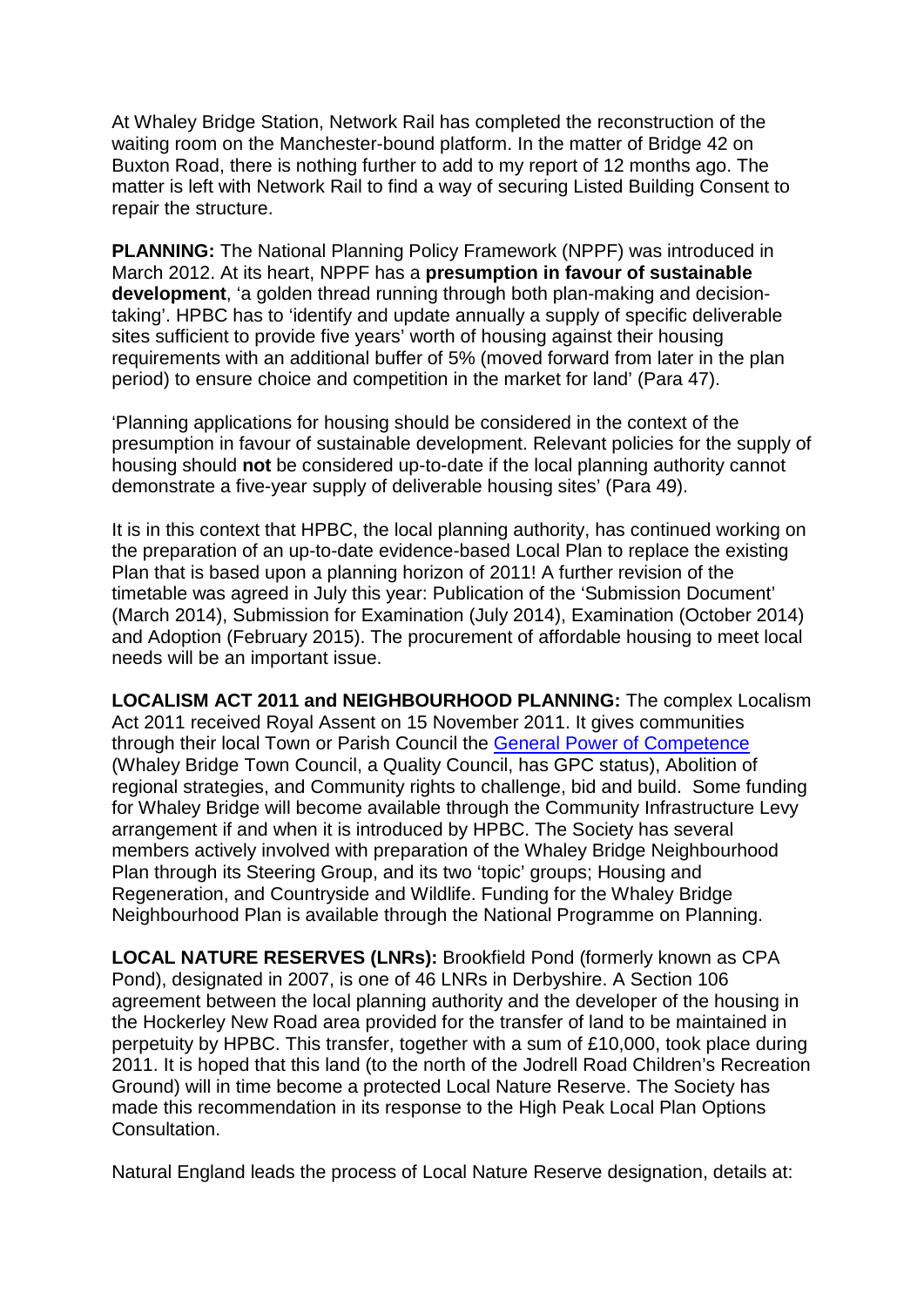[http://www.naturalengland.org.uk/ourwork/conservation/designations/lnr/declaration.](http://www.naturalengland.org.uk/ourwork/conservation/designations/lnr/declaration.aspx) [aspx.](http://www.naturalengland.org.uk/ourwork/conservation/designations/lnr/declaration.aspx)

The Society should invite the Whaley Bridge Neighbourhood Plan Steering Group to make a joint approach to Derbyshire Wildlife Trust with a view to having the wildlife interest at the Jodrell Road woodland (and other suitable sites in the Parish) assessed by the Trust's Wildlife Sites Officer, from which point Natural England can become involved.

**PUBLIC ACCESS:** The Society continues to make representations to Derbyshire County Council (DCC) about matters relating to Public Rights of Way (PROWs) as they are brought to our attention. Applications to DCC (for new rights of way or modifications to existing rights of way) may be tracked at DCC's Modification Order Application Register; please see:

[http://www.derbyshire.gov.uk/leisure/countryside/Access/rights\\_of\\_way/register\\_of\\_a](http://www.derbyshire.gov.uk/leisure/countryside/Access/rights_of_way/register_of_application/default.asp) [pplication/default.asp.](http://www.derbyshire.gov.uk/leisure/countryside/Access/rights_of_way/register_of_application/default.asp)

The claim for a footpath in Furness Vale between Station Road and the canal towpath is awaiting DCC's attention. It was submitted in March 2011; (Reference: 03735). We have been advised that a new claim (Reference: 02872) is being prepared for three rights of way in the Park Crescent/Yeardsley Lane area of Furness Vale.

The Town Council's claim for a link between PROW WB61 and Chapel Road at Cadster has been approved. The interesting Officer Report may be seen at: [http://www.derbyshire.gov.uk/images/2010-11-](http://www.derbyshire.gov.uk/images/2010-11-29%20%20FP%2061%20Whaley%20Bridge_tcm44-152051.pdf) [29%20%20FP%2061%20Whaley%20Bridge\\_tcm44-152051.pdf.](http://www.derbyshire.gov.uk/images/2010-11-29%20%20FP%2061%20Whaley%20Bridge_tcm44-152051.pdf)

The new Shallcross Incline Greenway is proving very popular. The DCC Greenway Officer has visited Whaley Bridge to meet members of the Town Council for a walk and discussion about extending the Greenway network.

DCC is receiving many applications for the designation of land as Village Green status, and reported recently that 32 applications await processing. The Growth and Infrastructure Act of Parliament (GIA 2013) received Royal Assent in April 2013. An application for Village Green status at Pitt Green Fields (Reference: VG135) in our Parish was received by DCC by February 2013, and it is understood that this application will be determined under the Commons Act 2006 (CA 2006) legislation; see: [http://www.derbyshire.gov.uk/images/2013-03-](http://www.derbyshire.gov.uk/images/2013-03-18%20T%26VG%20Update_tcm44-221545.pdf) [18%20T%26VG%20Update\\_tcm44-221545.pdf.](http://www.derbyshire.gov.uk/images/2013-03-18%20T%26VG%20Update_tcm44-221545.pdf)

Section 16 of GIA 2013 inserts into CA 2006 a new section (15C), which provides that an application may not be made under section 15(1) of CA 2006 'where a trigger event has occurred', but may be revived if there is a 'related terminating event'. Examples of trigger and terminating events are the lodging of a planning application and the withdrawal of that planning application respectively.

A provision of GIA 2013 reduces from two years to one year the 'grace period'. This important change will to a degree be helpful to landowners in some circumstances.